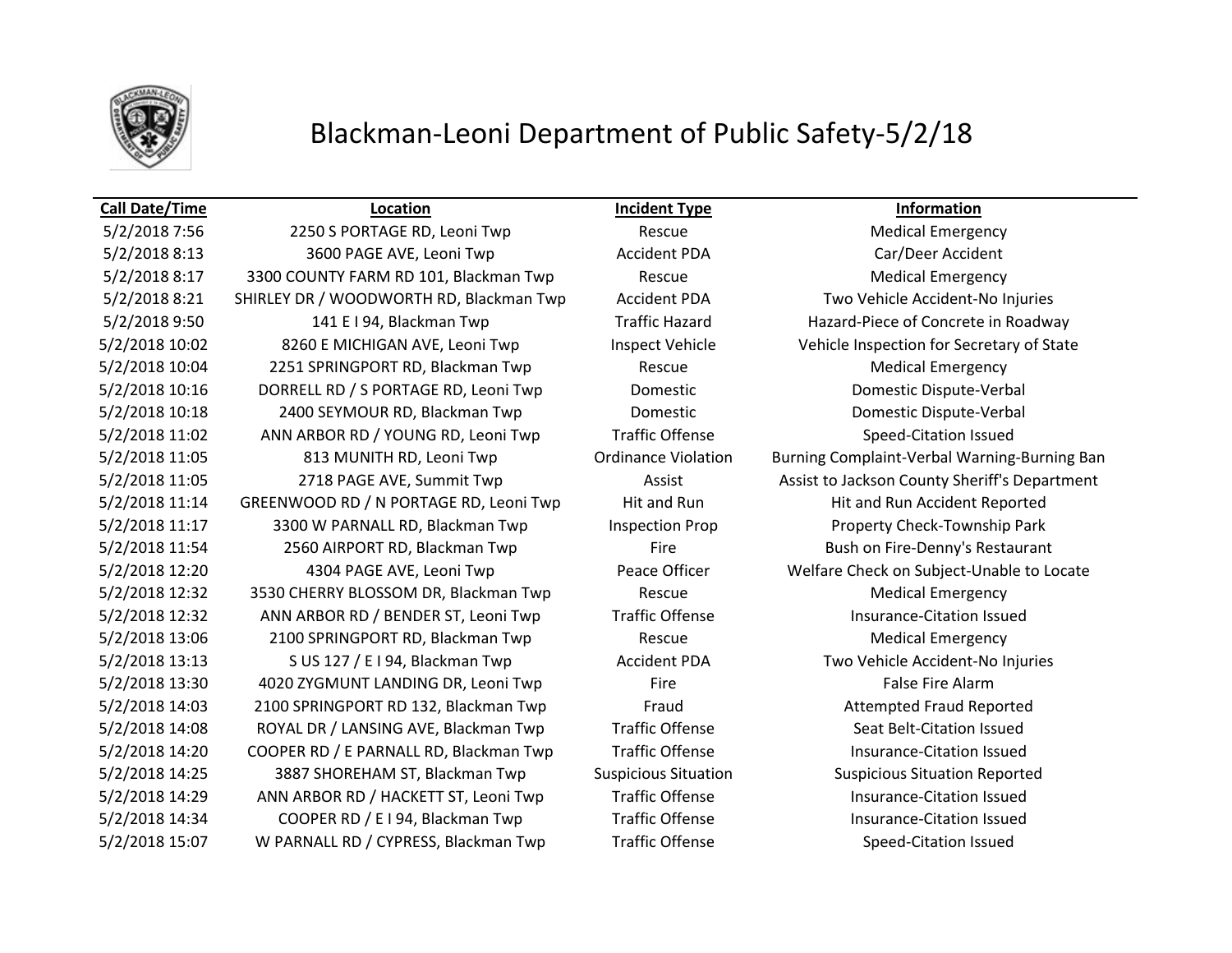

# Blackman-Leoni Department of Public Safety-5/2/18

### **Call Date/Time Location Incident Type Information**

5/2/2018 15:14 W PARNALL RD / N US 127, Blackman Twp Traffic Offense Speed-Citation Issued 5/2/2018 15:21 IERWOOD LAKES BLVD / W PARNALL RD, Blackman Tv Traffic Offense Speed-Citation Issued 5/2/2018 15:32 2383 WINDEMERE DR, Blackman Twp Animal Complaint Loose Dog Complaint-Verbal Warning to Owner 5/2/2018 15:37 W I 94 / SARGENT RD, Leoni Twp Traffic Offense Defective Equipment-Verbal Warning 5/2/2018 15:45 3024 REDBUD CT, Blackman Twp Domestic Domestic Dispute-Verbal 5/2/2018 15:45 CLINTON RD / HENDEE RD, Blackman Twp Accident PDA Two Vehicle Accident-No Injuries 5/2/2018 15:50 301 9TH ST, Leoni Twp Disorderly Reported Fight in Street-Verbal Only 5/2/2018 15:57 LAURENCE AVE / AIRPORT RD, Blackman Twp Accident PI Two Vehicle Accident-Injuries 5/2/2018 16:14 4194 WELLINGTON, Blackman Twp Domestic Domestic Assault Reported-Prosecutor Review 5/2/2018 16:26 3600 LANSING AVE, Blackman Twp Suspicious Situation Suspicious Situation Reported-Viking Motel 5/2/2018 16:27 6027 ANN ARBOR RD 260, Leoni Twp Rescue Rescue Medical Emergency 5/2/2018 16:53 2618 WILDWOOD AVE, Blackman Twp Abandoned Vehicle Abandoned Vehicle Reported-Vehicle Towed 5/2/2018 16:56 1157 LONGFELLOW AVE, Blackman Twp Animal Complaint Two Loose Dogs-Transported to Animal Shelter 5/2/2018 17:03 3300 SPIREA CT 528, Blackman Twp Breaking & Entering Breaking and Entering Reported 5/2/2018 17:21 8737 JENNINGS DR, Leoni Twp Reckless Driving Reckless Driving Reported 5/2/2018 17:24 2927 ASHTON RIDGE DR 10, Blackman Twp Runaway Juvenile Runaway Reported 5/2/2018 17:33 3300 COUNTY FARM RD 101, Blackman Twp Rescue Medical Emergency 5/2/2018 17:41 3900 MEMORY LN, Leoni Twp Domestic Domestic Dispute-Verbal 5/2/2018 17:46 3333 E MICHIGAN AVE, Leoni Twp Peace Officer Welfare Check on Subject-Unable to Locate 5/2/2018 17:57 E I 94 / COOPER RD, Blackman Twp Accident PDA Two Vehicle Accident-No Injuries 5/2/2018 18:24 9053 SEYMOUR RD, Leoni Twp Civil Dispute Civil Dispute Over Property Lines 5/2/2018 18:39 900 LONGFELLOW AVE, Blackman Twp Disorderly Trouble with Subjects Reported 5/2/2018 18:51 WATTS ST / E MICHIGAN AVE, Blackman Twp Reckless Driving Reckless Driving Reported 5/2/2018 19:19 3916 SHERWOOD LAKE BLVD, Blackman Twp Warrants Subject Arrested on Outstanding Warrant 5/2/2018 19:57 CLINTON RD / RIVES JUNCTION RD, Blackman Twp Traffic Offense ORV on Roadway-Verbal Warning 5/2/2018 20:01 E MICHIGAN AVE / N DETTMAN RD, Blackman Twp Traffic Offense Defective Equipment-Verbal Warning 5/2/2018 20:10 CLINTON RD / MURRAY RD, Blackman Twp Traffic Offense Speed-Verbal Warning 5/2/2018 20:12 5124 MURRAY RD, Blackman Twp **Assist Assist Assist Leaton County Sheriff's Department**